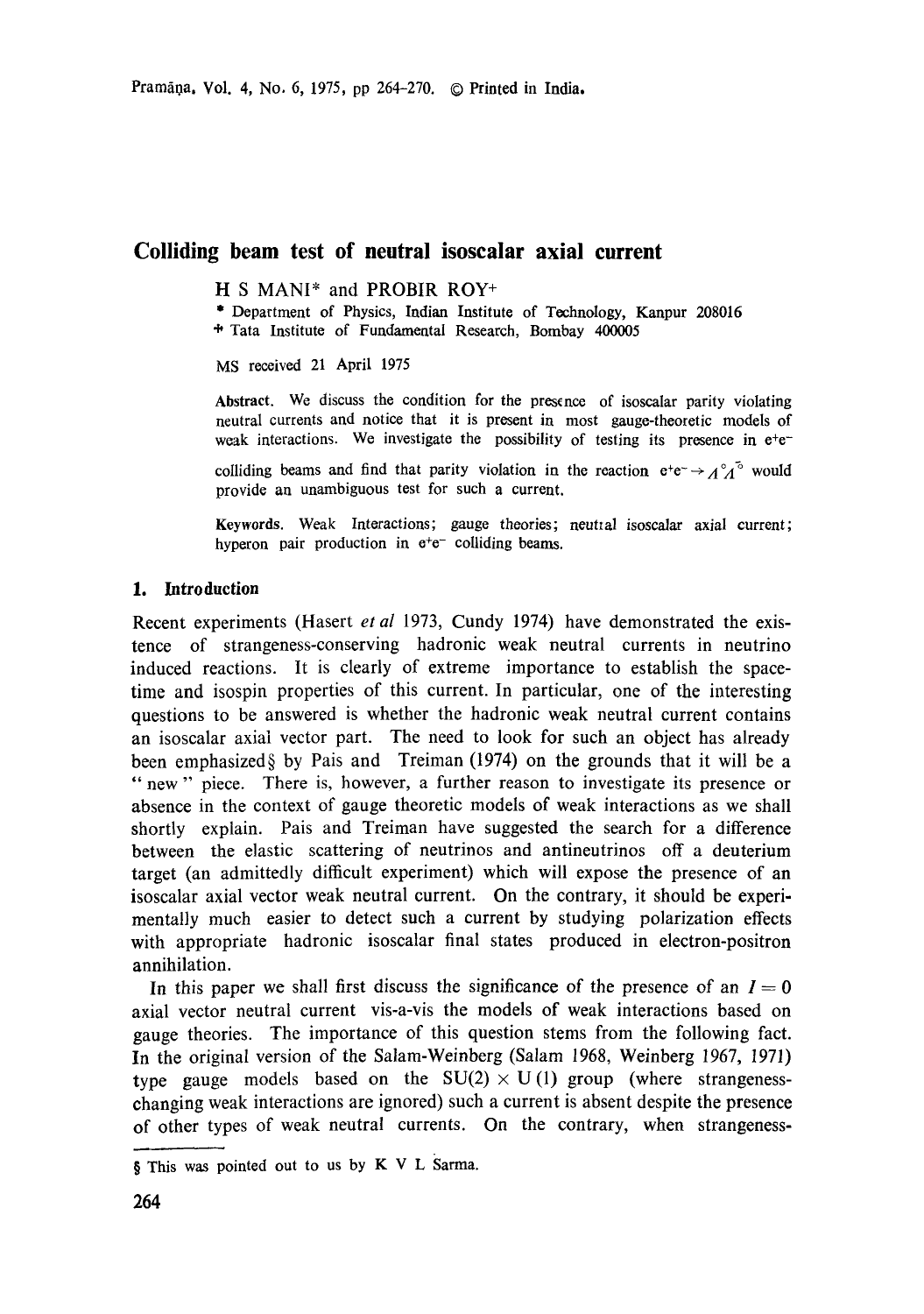violating interactions are introduced through charged currents and yet strangenesschanging neutral currents are carefully excluded (to be in conformity with experiment), isoscalar axial vector neutral currents have to be included. Interestingly, in models based on the gauge-group  $SU(3) \times U(1)$  (Schechter and Singer 1974, Gupta and Mani 1974) (where strangeness-changing weak interactions are included *ab initio*) the existence of  $I = 0$  axial vector currents is assured right from the beginning. Thus, we see that it is of great theoretical interest to study the presence of such currents.

Our next objective is to devise a suitable experimental test to detect a weak neutral isoscalar axial current. We have already commented on the experimental difficulties of studying elastic neutrino and antineutrino scattering from isoscalar targets. On the other hand  $(v, \bar{v})(p, n)$  elastic scattering can only provide bounds as the isovector part of the weak neutral current will also contribute. However, electron-positron annihilation in storage rings is a good process for the study of parity violation through polarization effects. Some authors (Love 1972, Cung *et al* 1972, Llwellyn-Smith and Nanopoulos 1974, Paschos 1974) have already noted that the presence or absence of parity violation in weak neutral currents, can be checked by the observation of polarization effects in the reaction

 $e^+ + e^- \rightarrow \mu^+ + \mu^-$ . We consider the reaction  $e^+ + e^- \rightarrow A^0 + \bar{A}^0$ . One may of course look for parity-violating effects with polarized  $e^+$ ,  $e^-$  beams. But even with unpolarized lepton beams, the longitudinal polarization of the  $\Lambda^0$  should not be difficult to measure and should yield the desired information. A nonzero effect after the electron and positron momenta have been symmetrized as explained in section 3 is an unambiguous indication of the presence of a weak isoscalar

neutral axial vector current coupling the electron-positron system to the  $\Lambda^0 \Lambda^0$ channel. Experimental data on such effects should be forthcoming shortly because of presently operating high luminosity storage rings such as SPEAR from which the possibility of obtaining signals at the level of a few per cent will be shown.

In section 2 of the paper we bring out the connection between gauge models and the presence of a neutral isoscalar axial vector current. Section 3 contains the details of our suggestion to look for such a current in terms of the polarization of the  $A^0$  in the reaction  $e^+ + e^- \rightarrow A^0 + \overline{A^0}$ .

#### **2. Gauge theories and neutral isosealar axial current**

Consider first the Salam-Weinberg model, ignoring  $\Delta S \neq 0$  charged currents. In this model as well as in others which are similar, a neutral isoscalar axial vector current does not exist. This is a consequence of the following argument.\* In these theories the hadronic part of the generators  $I_i^W$  of the "weak isospin"  $SU(2)_w$  part of the gauge group  $SU(2)_w \times U(1)_w$  is identified with the lefthanded part of the hadronic isospin  $I$ . Thus, the two component spinor of left handed nonstrange quarks  $\binom{p}{n}_k$  is an isodoublet under either. The hadronic electromagnetic charge is given by

<sup>\*</sup> This general reasoning has been given to us by Tulsi Dass.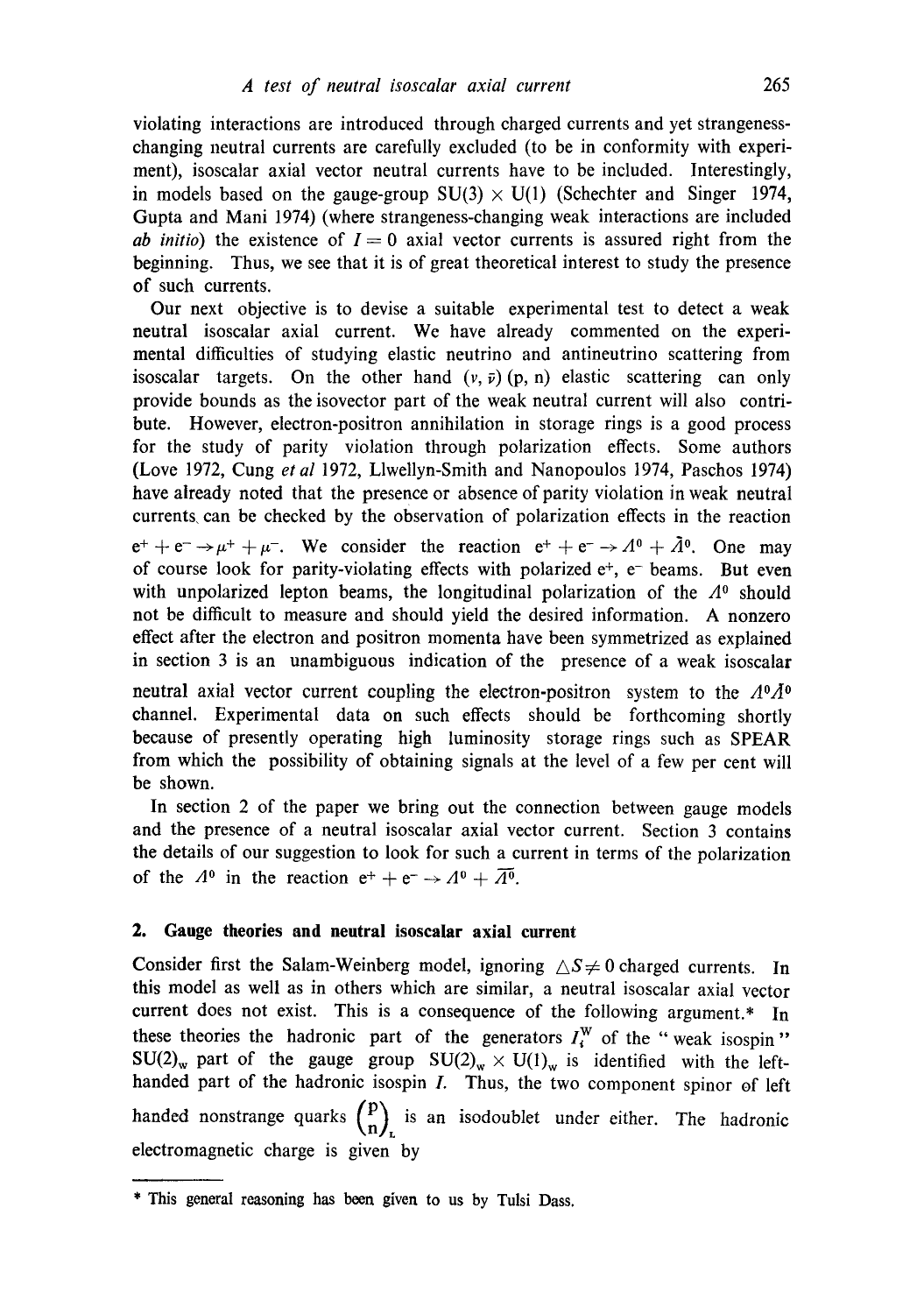266 *H S Mani and Probir Roy* 

$$
Q^{\text{EM}} = I_3^{\text{W}} + \frac{Y^{\text{W}}}{2}, \qquad (1)
$$

where  $Y^w$  is the "weak hypercharge" associated with the  $U(1)_w$  group. On the other hand, the Gell-Mann-Nishijima formula is

$$
Q^{\text{EM}} = I_3 + \frac{1}{2}Y \tag{2}
$$

In eq. (2)  $I_3$  and Y are the usual third component of isospin and hypercharge operators. Now  $I_3$  can be broken up into  $I_{3L} + I_{3R}$ , corresponding to the lefthanded and right-handed states. The identification of the two kinds of isospin alluded to earlier implies

$$
I_3^{\mathrm{W}} = I_{3\mathfrak{r}}.\tag{3}
$$

Equations  $(1)$ – $(3)$  lead to the result

$$
\frac{1}{2}Y^{\mathrm{w}} = I_{3\mathrm{R}} + \frac{1}{2}Y. \tag{4}
$$

The weak neutral currents couple to  $I_3^W$  and  $Y^W/2$ . The isoscalar term is only contained in  $Y/2 = (Y_L + Y_R)/2$ , coming from eq. (4). This does not discriminate between left-handed and right-handed parts and couples only to the vector current. Hence, in these models there is no isoscalar axial vector weak neutral current.

It is well known that models of the type discussed in the previous paragraph **can** be modified to include strangeness-changing charged currents without leading to the presence of the unwanted  $\triangle S = 1$  neutral currents. One well-known method **of** achieving this modification is to invoke the G1M (Glashow *etal* 1970) mechanism. This includes a fourth quark p' and treats the two-component lefthanded spinor  $\binom{p'}{\lambda_e}_L$  as an isodoublet. As a result, the identification of  $I_3^W$  with  $I_{3L}$ *(i.e. eq. (3))* is immediately destroyed since p' and  $\lambda$  are individual isosinglets under hadronic isospin. Then isoscalar axial vector neutral currents can do occur through terms such as  $p^7 \gamma_\mu \gamma_5 p'$  and  $\bar{\lambda} \gamma_\mu \gamma_5 \lambda$ . This is a general characteristic of almost all gauge models which possess  $\triangle S = 1$  charged currents but only  $\triangle S = 0$  neutral currents. These include models based on charm (Beg and Sirlin 1974) and in general they contain isoscalar axial vector currents that are neutral and strangenessconserving. Instead of discussing each model separately, we can find the general condition which will lead to the presence of such a term. Let us first confine our attention to models based on the gauge group  $SU(2)_w \times U(1)_w$ . The coupling to the neutral gauge boson occurs through the covariant derivative.

$$
D_{\mu} = \partial_{\mu} - igW_{\mu}^{3}I_{3}^{W} - igW_{\mu}^{0}\frac{Y^{w}}{2}
$$
 (5)

In eq. (5) g and g' are the two coupling constants and  $W^3$ ,  $W^0$  are the neutral vector bosons. These unphysical objects are related to the photon  $A$  and the physical weak neutral boson Z by means of the mixing relations ( $\xi$  being the mixing angle):

$$
W_{\mu}^{\text{S}} = A_{\mu} \sin \xi + Z_{\mu} \cos \xi,
$$
  
\n
$$
W_{\mu}^{\text{O}} = A_{\mu} \cos \xi - Z_{\mu} \sin \xi.
$$
 (6)

It is clear from eqs (5) and (6) that the coupling between the photon and the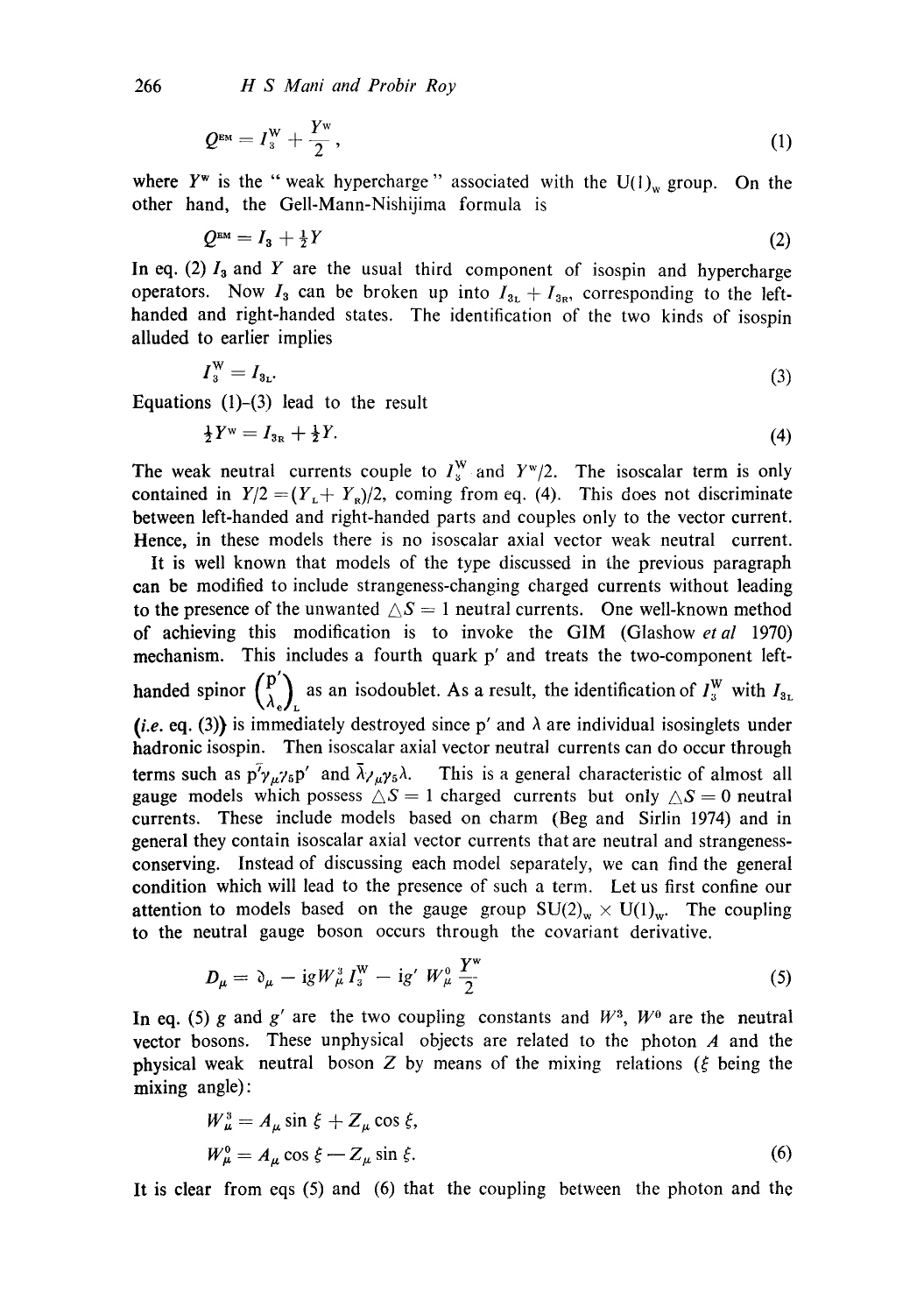neutral (desiredly electromagnetic) current is

$$
g\sin\xi I_3^{\mathrm{W}}+g'\cos\xi\,\frac{Y^{\mathrm{W}}}{2}
$$

which becomes the electromagnetic charge  $\hat{O}$  only if

$$
g\sin\xi = g'\cos\xi = e.\tag{7}
$$

The coupling between the neutral current and the weak vector boson  $Z$  is given by

$$
g\cos\xi I_3^{\mathbf{W}} - g'\sin\xi \frac{Y^{\mathbf{w}}}{2} = e\left(\cot\xi I_3^{\mathbf{W}} - \tan\xi \frac{Y^{\mathbf{w}}}{2}\right).
$$
 (8)

The axial part of the total weak neutral charge  $Q^z$  associated with the intermediate vector boson Z may be written as

$$
Q_5^2 = -\frac{1}{2} \left( Q^2 - \mathfrak{D} Q^2 \, \mathfrak{D}^{-1} \right),\tag{9}
$$

where  $\Phi$  is the parity operator. Since the electromagnetic charge operator  $O^{EM}$ commutes with  $\varphi$ , we have

$$
[I_{3}^{\mathrm{W}}, \ \varphi] = -\left[\frac{Y^{\mathrm{W}}}{2}, \ \varphi\right]. \tag{10}
$$

The use of eqs  $(8)$ ,  $(9)$  and  $(10)$  leads to the following expression for the weak neutral axial charge

$$
Q_5^2 = \frac{e}{\sin 2\xi} \left[ -I_3^W + \mathfrak{P} I_3^W \mathfrak{P}^{-1} \right]. \tag{11}
$$

If the charge  $Q_5^z$  of eq. (11) is nonvanishing, then an axial neutral current is present. To check whether  $Q_5^2$  has an isoscalar part, it would be simplest to evaluate its matrix-element between two isoscalar states  $|a\rangle$  and  $|b\rangle$ , say. If

$$
\langle I=0, b | Q_5^2 | I=0, a \rangle \neq 0,
$$

then clearly there must exist an isoscalar axial part of the weak neutral current. Now all models introduce the  $\lambda$  quark in order to incorporate strangeness changing charged currents. Since the  $\lambda$  quark is an isoscalar, one can test the presence of an  $I = 0$  part in the charge  $Q_5^2$  by choosing  $b = a = \lambda_L$ . Using eq. (11) we see that if  $(\lambda_L | I_3^W | \lambda_L)$  and  $(\lambda_R | I_3^W | \lambda_R)$  are not the same,  $Q_5^Z$  must contain a neutral isoscalar part. We now look at the various models in the literature. A survey of a number of these has been done in the work of Bjorken and Llewellyn-Smith (1973). From these it is clear that only the 2-2 model described in Appendix B of their paper treats  $\lambda_L$  and  $\lambda_R$  on equal footing. For every other model with weak neutral currents and strangeness-changing weak interactions.

$$
\langle \lambda_{\mathbf{L}} | I_{\mathbf{3}}^{\mathbf{W}} | \lambda_{\mathbf{L}} \rangle \neq \langle \lambda_{\mathbf{R}} | I_{\mathbf{3}}^{\mathbf{W}} | \lambda_{\mathbf{R}} \rangle
$$

and an isoscalar neutral axial vector current exists. On the other hand, in the 2-2 model the left-handed and right-handed parts of the quark  $q$  are not treated equally in so far as weak isospin is concerned;  $q_L$  belongs to an isodoublet while  $q<sub>n</sub>$  is a singlet. Hence, this model also contains a neutral isoscalar parity violating axial vector current.

The models based on the triplet charm of Beg and Zee (1973) also have isoscalar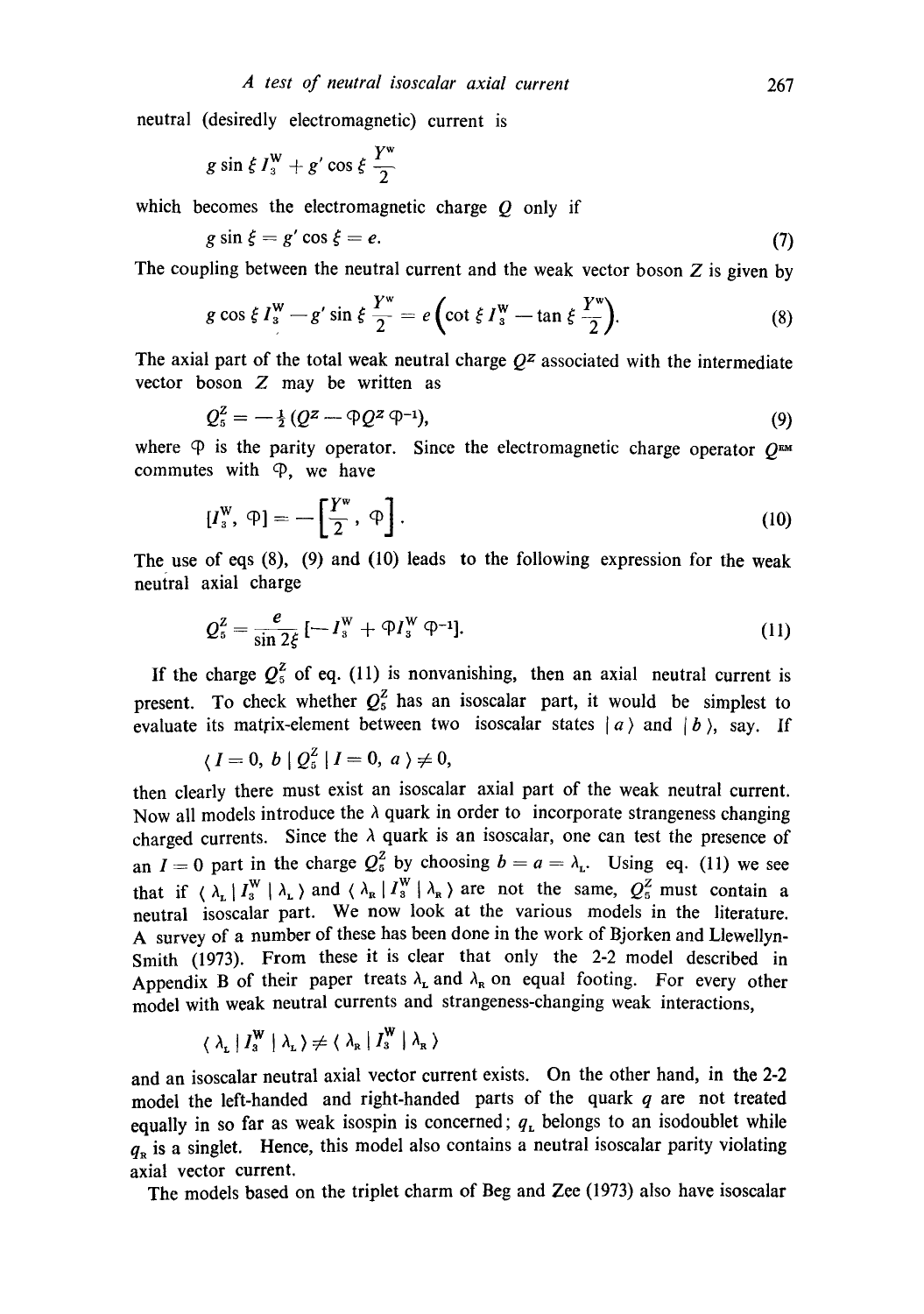neutral axial currents. However, these are arranged in such a way that they do not contribute to matrix-elements associated with non-charmed particles.

Regarding models based on the gauge group  $SU(3) \times U(1)$ , one can carry out an analysis which is very similar to the one done with eqs (1) to (4). The analogue of eq. (1) here is

$$
Q = I_3^W + \frac{Y^W}{2} + u \tag{12}
$$

where  $u$  is an extra  $U(1)$  quantum number. Equation (2) of course holds as before. However, now there is an identification not only between weak isospin and left-handed hadronic isospin (eq. 3) but also between weak hypercharge and the left-handed part of hadronic hypercharge

$$
Y^{\mathbf{w}} = Y_{\mathbf{L}}.\tag{13}
$$

Using eqs  $(2)$ ,  $(3)$ ,  $(12)$  and  $(13)$  one obtains

$$
u=I_{3R}+\frac{Y^R}{2}.
$$
 (14)

In general there will be a weak neutral current coupling to  $u$ . Its isoscalar part contains only  $Y_R$  and not  $Y_L$  - a clear sign of the presence of parity-violation. Thus an isoscalar neutral axial vector current exists in these models too.

## **3.** Study of  $e^+e^- \rightarrow A^0 A^0$  to test neutral isoscalar axial current

We now investigate the possibility of experimentally testing the presence of such isoscalar axial neutral currents in  $e^+e^-$  going into a specific hadronic channel h. Our aim is to detect appropriate parity violating effects. Let us consider the properties which the final state  $h$  should have in order to lead to an observable effect. Such a parity violating effect comes from the interference of the two graphs  $(a)$  single photon exchange, and (b) single  $Z^0$ -exchange between the initial  $e^+e^-$  and the final  $h$ . The matrix-element for the single photon exchange graph can be written as  $j_{\mu}^{EM} J^{\mu, \text{em}}$ , whereas the diagram with the neutral current can be written as

$$
v_{\mu}V^{\mu}+a_{\mu}A^{\mu}-a_{\mu}V^{\mu}-v_{\mu}A^{\mu}
$$

in a self-evident notation where small letters stand for lepton currents and capitals for hadron currents.

Clearly the final state must have a component which is negative under chargeconjugation, otherwise the single photon exchange graph will be absent; in that case the total cross-section for the process will be very small. Secondly, the state must contain an  $I = 0$  part with positive C and abnormal spin-parity component in order to be able to couple to the neutral isoscalar weak current. Thus, the final hadronic state should not be an eigenstate of C. Finally, we do not want the  $I = 1$  axial vector part of the weak neutral current to contribute, which means the final state should not have a component with  $I = 1$  and positive C. This can be achieved by choosing the final state either as  $(a)$  positive under  $G$ -parity or as  $(b)$  isoscalar. The parity-violating effects come from the interference term

$$
-J_{\lambda}^{\text{EM}} J^{\lambda,\text{th}} \mathcal{A}^{\mu} + v_{\mu} A^{\mu}].
$$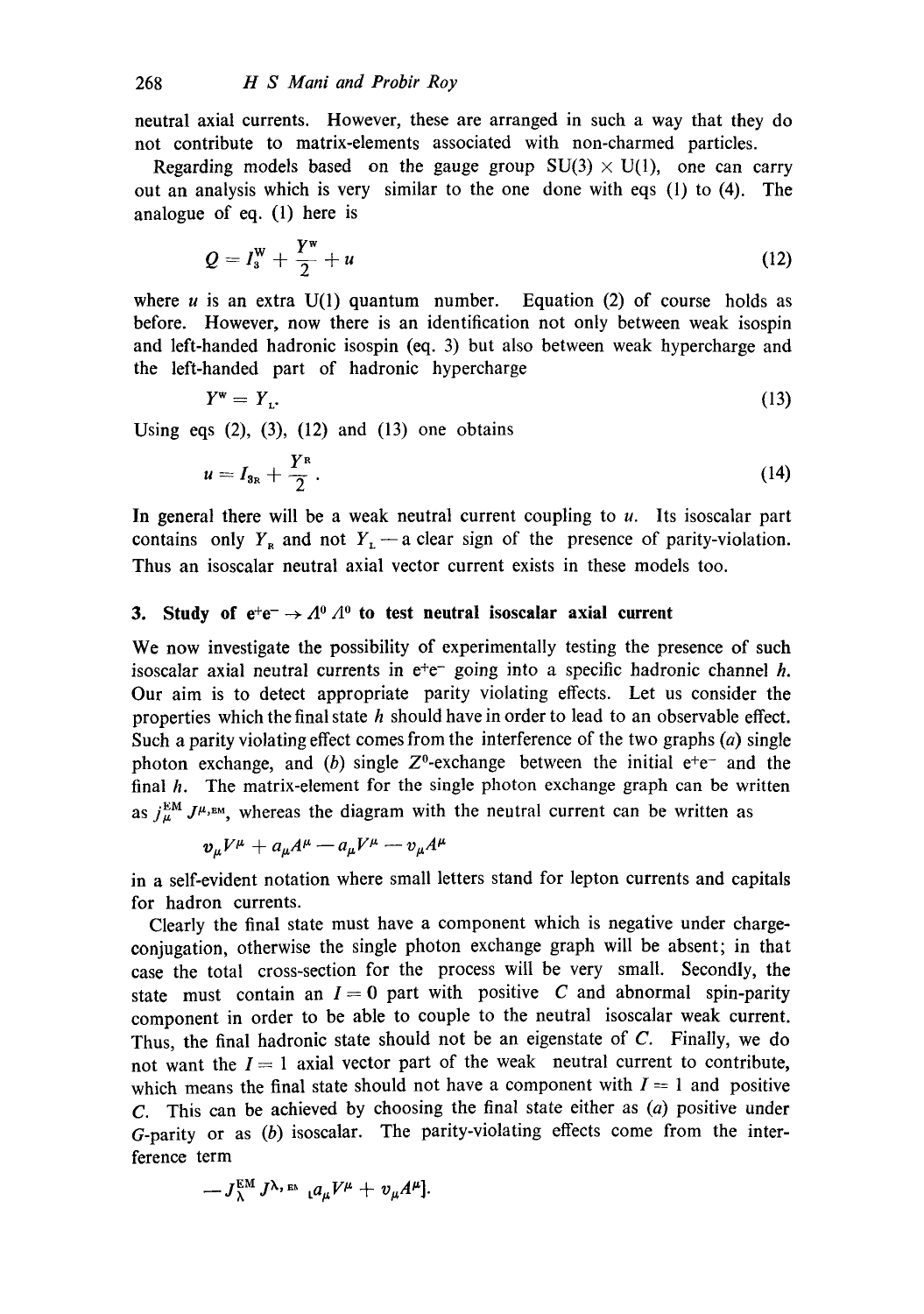We have to eliminate the effect of the parity-violating term  $a^{\mu} V_{\mu} j_{\lambda}^{\text{EM}} J^{\lambda, \text{EM}}$  so that we are left only with the term of interest  $v_{\mu} A^{\mu} j_{\lambda}^{\text{max}} J^{\lambda,\text{max}}$  where  $A^{\mu}$  is the desired hadronic neutral weak isoscalar axial current. The former term involves the trace Tr  $\mathcal{K}_+ \gamma_\alpha \mathcal{K}_- \gamma_\beta \gamma_5 = 4i \epsilon_{\mu\nu\alpha\beta} k_+^{\mu} k_-^{\nu}$  and can be eliminated by symmetrizing the respective  $e^+$ ,  $e^-$  four-momenta  $k_+$  and  $k_-$ . Thus, the interference term involving the desired isoscalar weak axial neutral current  $A^{\mu}$  can be isolated.

The lowest mass final states of the type  $(a)$  which show parity-non-conserving effects are  $4\pi$  states.\* To observe parity-violating effects in such a system with four particles might not be too easy. So we go to case  $(b)$  where an attractive possibility of  $A^0 \overline{A^0}$  exists. Here one measures the longitudinal polarization of the  $A^0$  which is perhaps easier to determine. The final state  $\Omega^-\overline{\Omega}^-$  will also fulfil the requirement; however, the production of such states may not be too large. Confining our discussion to  $A^0\overline{A}{}^0$  final states and to initially unpolarized e<sup>+</sup>, e<sup>-</sup> beams, it is straightforward to calculate the longitudinal polarization of the  $\Lambda^0$ . The relevant matrix-element can be defined after Budny (1973).

$$
\langle 0 | j_{\mathfrak{a}}^{\text{EM}} | e^+ e^- \rangle = e^{\frac{\tau}{\mathcal{V}}}(k_+) \gamma_{\mathfrak{a}} u(k_-) \tag{15}
$$

$$
\langle 0 | j_a^Z | e^+ e^- \rangle = \overline{\tilde{v}(k_+)} \gamma_a (g_V^0 + g_A^0 \gamma_5) u (k_-)
$$
 (16)

$$
\langle A^{0}\overline{A}^{0} | J^{\text{EM}} | 0 \rangle = e\overline{u}(p) \left[ F(Q^{2}) (p - \overline{p})_{\alpha} + G(Q^{2}) \gamma_{\alpha} \right] v(p), Q = p + \overline{p}
$$
\n(17)

$$
\langle A^{0} \bar{A}^{0} | J_{\alpha}^{Z} | 0 \rangle = \tilde{u}(p) \left[ F_{\nu}^{0} (p \cdot \tilde{p})_{\alpha} + G_{\nu}^{0} \gamma_{\alpha} + H_{\nu}^{0} (p + \tilde{p})_{\alpha} + \right. \\ \left. + \left\{ F_{\alpha}^{0} (p - \tilde{p})_{\alpha} + G_{\alpha}^{0} \gamma_{\alpha} + H_{\alpha}^{0} (p + \tilde{p})_{\alpha} \right\} \gamma_{5} \right] v(\tilde{p}). \tag{18}
$$

The expression for the longitudinal polarization of the  $\Lambda^0$  can be obtained from the general differential cross section given by Budny (1973). It is easy to give expressions for parity-violating effects with polarized  $e^+$ ,  $e^-$  beams following the same author but we choose not to do so here. We also take the mass of the neutral intermediate vector boson  $Z$  to be much larger than the momenta involved. One can show that if  $P(\theta)$  is the longitudinal polarization of the  $\Lambda^0$  coming at an angle  $\theta$  with respect to the electron momentum  $k<sub>-</sub>$ , then in the CM system

$$
P = \frac{P(\cos \theta) + P(-\cos \theta)}{2} \simeq \frac{A (1 + \cos^2 \theta) - B Q^2 \sin^2 \theta}{Q^2 + F |^2 \sin^2 \theta + |G|^2 (1 + \cos^2 \theta)} \qquad (19)
$$

where

$$
A \simeq -2 \operatorname{Re} \left( g_Y^0 G^* G_A^0 \right) \Big|_{\mathcal{Q}^2} \frac{Q^2}{e^2 M_Z^2} \tag{20}
$$

and

$$
B \simeq -2 \text{ Re} (g_V^0 F^* F_A^0) \bigg|_{Q^2} \frac{Q^2}{e^2 M_Z^2}.
$$
 (21)

If the assumption  $M_Z^2 \geqslant Q^2$  is not made, a more general expression for P can be

<sup>\*</sup> Seo the Appendix of tho paper by Pais and Treiman (1974).